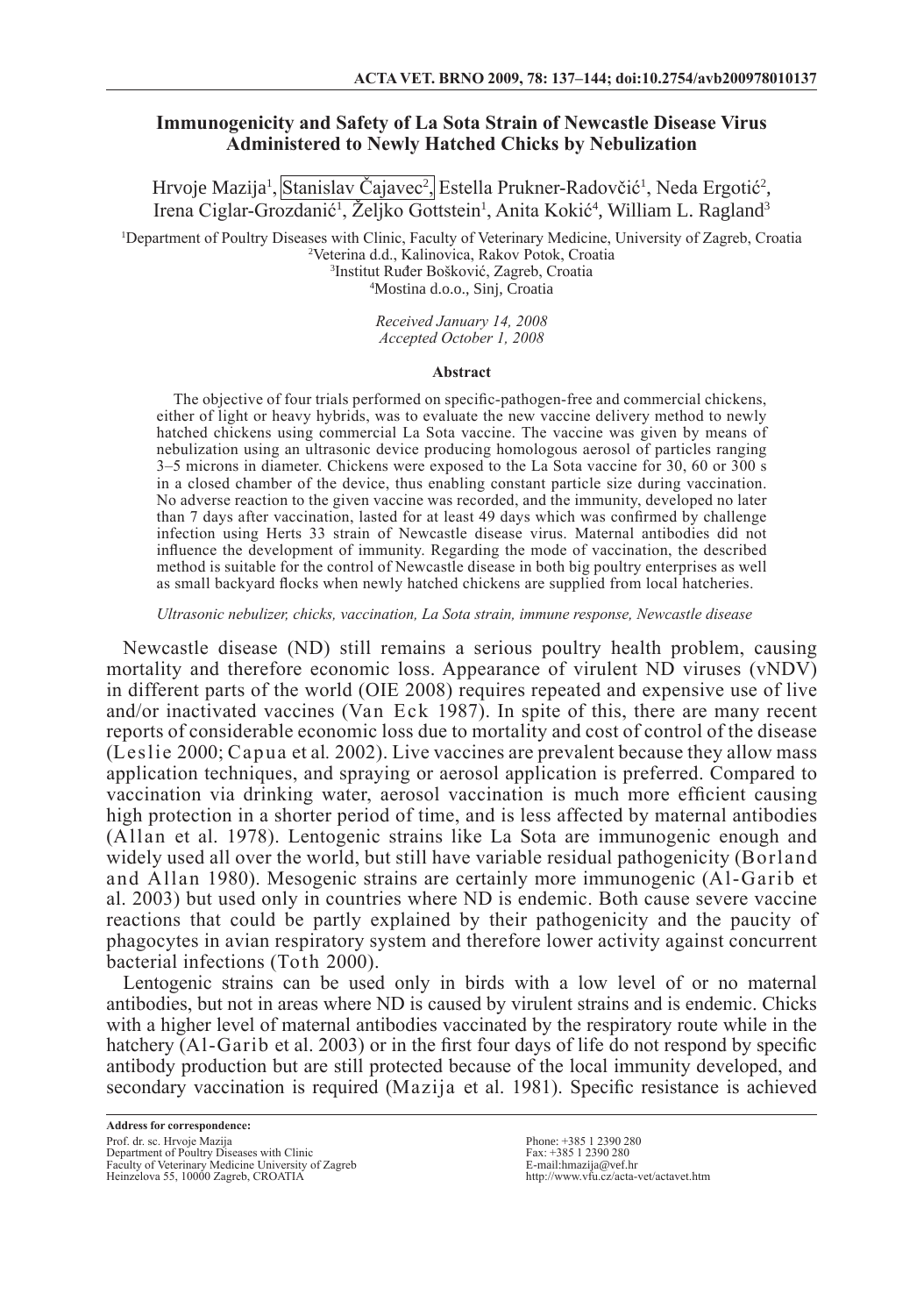after 60 h (Gough and Alexander 1973), which is very important in areas of high ND prevalence (Hutchinson 1975). Efficacy of aerosol vaccination depends mainly on the size of droplets and the patterns of the device used for aerosol generation (Villegas and Kleven 1976). Aerosol droplets of ND B1 vaccine diluted in distilled water were more immunogenic compared to droplets derived from vaccine diluents containing tap water or gelatine (Gough and Allan 1973).

Depending upon the age, the level of maternal antibodies and pressure of the disease, newly hatched chicks are usually primed using live vaccines given either by coarse spray (Allan et al. 1978) or by oculonasal instillation and later boosted using spray or application via drinking water. Additional application through feed is possible using thermostable Australian strain Queensland V4 (Ideris et al. 1990).

Successful vaccination against ND using strain NDV-6/10 of NDV and spraying device MASTERDROP® was described by Czifra et al. (1998). The vaccine was dissolved in distilled water containing stabilizer and day-old chicks were exposed to a dose of 107.3 per m3 during 30 min according to Tamasi et al. (1988). The mean particle size when exhausted from the apparatus ranged  $4 \mu$  in diameter. Compared to La Sota strain, NDV-6/10 caused fewer vaccine reactions, and was accompanied by better final body weight. The protection after challenge at 3, 4 and 6 weeks was 86%, 89% and 100%, respectively.

The objective of the present study was to investigate the efficacy of a newly developed ultrasonic nebulizer SONOVAC 095 producing very small particles ranging 2 to 5 microns in diameter in vaccination with La Sota NDV of newly hatched chicks. The difference compared to other devices is the uniform aerosol particle size produced by ultrasound generator that remains constant in diameter owing to its construction. Additionally, it uses a shorter time (30, 60 or 300 s) of exposure to the virus aerosol compared to other authors. Previously the apparatus was used in the investigation of immunogenicity of H 120 vaccine strain of infectious bronchitis (Mazija et al. 2000). The immune response following vaccination as well as protection to challenge was evaluated.

#### **Materials and Methods**

Vaccination and chickens

Commercially available freeze-dried NDV La Sota strain vaccine, PESTIKAL® LA SOTA SPF (VETERINA d.d., Croatia) was used in all experiments. The vaccine was suspended in distilled water and given by SONOVAC® 095 ultrasonic nebulizer (Plate X, Fig. 1) patented by Mazija and Štimac (1999).

The apparatus consists of two chambers holding a liquid to be nebulized. The nebulization source provides an ultrasonic output at a frequency of 2.1 MHz that causes nebulization. The controlled amplitude of the nebulization source can vary in order to provide enough aerosol of the vaccine used. In all trials the apparatus was adjusted to the level of 4.5ml per minute. The apparatus creates a uniform size of particles, most of them (95%) ranging 2 to 5 microns in diameter. This was confirmed using Type 2600D Continuous Spray Sizer (MALVERN, Worcestershire, England, UK, kindly provided by MICRON, Bromyard Industrial Estate, Bromyard, Herfordshire HR7 4HS, UK). Such aerosol does not wet the chicks and efficiently reaches the lower part of the respiratory system. The nebulizer was designed for small hatcheries and has a capacity of 6,000 to 12,000 day-old chicks per hour.

The chickens used in the first experiment were obtained from a commercial specific pathogen-free (SPF) flock (Charles River Farms Hungary, Budapest). All birds were confirmed as negative for NDV antibodies before used in the experiment. The chickens used in the other experiments were progenies of commercial NDV-vaccinated parent flocks.

#### Experimental design

Safety study of vaccination method was performed using two groups of 20 one-day-old SPF chickens. One group was exposed for 60 s to a fine aerosol of  $5 \times 10^{7.6}$  EID<sub>50</sub> of vaccine per bird, while the second group remained unvaccinated and served as control. Five chicks were randomly selected from each group on the  $7<sup>th</sup>$  day and on the 14<sup>th</sup> day and were challenged with virulent Herts 33 NDV strain as described.

A total of 120 one-day-old commercial broilers (Hybro, "Koka", Varaždin, Croatia) in Experiment II were divided into three groups of 40 chicks. Two groups were exposed to a fine aerosol of vaccine for 30 (group A1) and 300 (A2) s, while the third group (A3) remained unvaccinated and served as control. Regarding the time of exposure, the chicks exposed to aerosol for 30 s were offered  $2.5 \times 10^{7.6}$  and for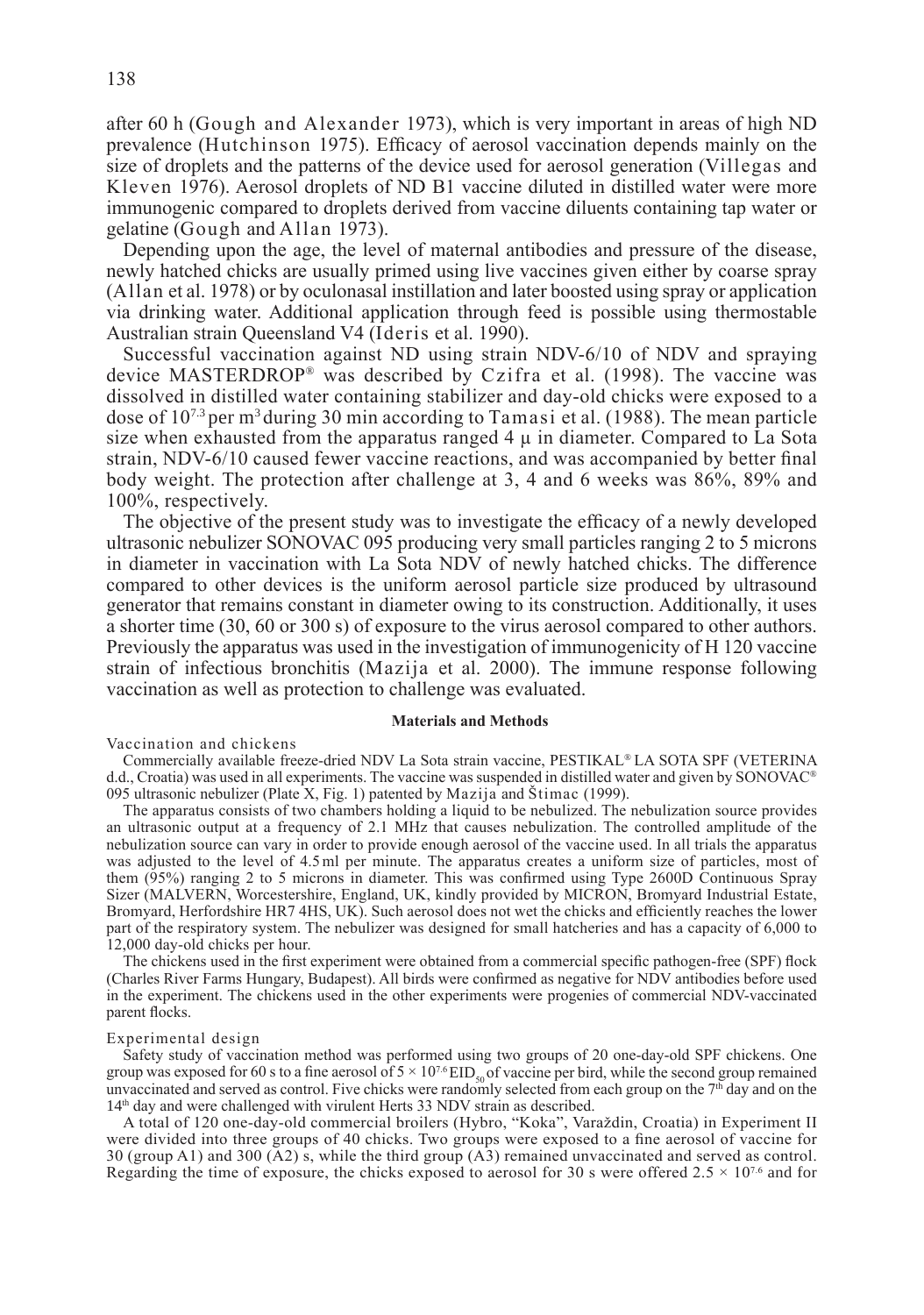300 s 25  $\times$  10<sup>7.6</sup> EID<sub>50</sub> of the vaccine virus per bird. The dose was adjusted according to the efficacy of aerosol generated up to 4.5 ml per min of suspension and the quantity of vaccine virus which was administrated to chicks during the 30 and 300 s of exposure. The dose was calculated as the volume of vaccine having a known titre that was nebulized during the time the chicks were exposed; e.g. 100 chickens were vaccinated with 100 doses diluted in 4.5 ml and nebulized during 60 s. Ten chicks from each group were challenged on the 21<sup>st</sup> day with the virulent Herts 33 NDV strain. The same was done on the  $42<sup>n<sub>d</sub></sup>$  day with fifteen chickens remaining from each group.

A total of 180 day-old male chicks of light hybrids (Lohmann Brown, "Agrokoka" Božjakovina, Croatia) were used in Experiment III. Two groups of 60 chicks were exposed to the nebulized vaccine for 30 (group B1) or 300 s (group B2) while 60 chicks of the same origin served as control (B3) and were not vaccinated. The doses of vaccine virus used were the same as in Experiment II. Twenty chicks were randomly selected from each group on the  $21^{st}$  and  $42^{nd}$  day and challenged with the virulent Herts 33 NDV strain.

A total of 240 day-old male chicks of light hybrids (Lohmann Brown, "Agrokoka" Božjakovina, Croatia) in Experiment IV were divided into two groups of 120 chicks. First group (C1) of day-old male chicks was exposed to fine aerosol of vaccine for 60 s and were offered  $5 \times 10^{76}$  EID<sub>50</sub> of the vaccine virus per bird, and the exposed to fine aerosol of vaccine for 60 s and were offered  $5 \times 10^{76}$  EID<sub>50</sub> of the vaccine vir control group (C2) was not treated at all. Starting from the  $7<sup>th</sup>$  day of life, 15 chickens were randomly selected from each group and challenged with the virulent NDV strain Herts 33 at weekly intervals up to the 49<sup>th</sup> day.

#### Challenge

All challenges were performed using  $10^{60}$  ELD<sub>50</sub> of the velogenic NDV strain Herts 33 by the intramuscular route. After challenge, the birds were monitored 10 (Experiment I, IV) or 14 (Experiment II, III) days for clinical signs of disease (respiratory signs, muscular tremor, torticollis, and paralysis of wings and legs) and mortality. Chicks without clinical signs of ND were considered as protected; those that showed the typical neurological signs or died within this period were considered as dead and not protected. Re-isolation of challenge virus from five carcasses in each experiment was performed to confirm the clinical finding of ND. For this purpose, five SPF chicken embryos were inoculated with water suspension of brain tissue.

### Serological methods

Blood for serological tests was taken by heart puncture on the first day of life, and then at weekly intervals from the wing vein until the  $49<sup>th</sup>$  day after vaccination, as well as 10 days or two weeks after challenge. All sera collected were inactivated for 30 min at 56 °C and examined by the haemagglutination inhibition (HI) test (beta micro method) using 4 haemagglutinating units (Allan and Gough 1974) of inactivated La Sota virus (Experiment I–III) or by ELISA for ND (FlockCheck®, IDEXX, Portland, Maine, USA) (Experiment IV). The ELISA titre compares the absorbance with the positive control cut-off value. Inhibition of haemagglutination at a serum dilution of log<sub>2</sub> 4 was considered as positive. Sera were analysed for presence of maternal antibodies as well as for the active response to vaccine and challenge virus.

#### Statistical methods

Treatment means were compared by rank sums analysis using the JMP program (SAS Institute, Cary, NC). Data for protection to challenge were analysed by log likelihood and Fisher's exact tests. Differences of  $p \le 0.05$ were considered significant.

## **Results**

No clinical reaction was observed in vaccinated chicks regardless of the length of exposure in the nebulizer (30, 60 or 300 s).

Antibody titres to NDV of vaccinated birds are presented in Table 1. As expected, all non-vaccinated control SPF birds were free of HI NDV antibodies throughout Experiment I.

| Table 1. The HI titres (log.) of specific antibodies to NDV of SPF chickens after aerosol vaccination against |  |  |  |                                   |  |  |  |  |
|---------------------------------------------------------------------------------------------------------------|--|--|--|-----------------------------------|--|--|--|--|
|                                                                                                               |  |  |  | Newcastle disease in Experiment I |  |  |  |  |

|                 | $HI$ titre <sup>1</sup> |                        |     |                                                            |     |                                          |     |  |  |  |
|-----------------|-------------------------|------------------------|-----|------------------------------------------------------------|-----|------------------------------------------|-----|--|--|--|
| Groups          | Days after vaccination  |                        |     |                                                            |     |                                          |     |  |  |  |
|                 |                         |                        | 14  |                                                            | 28  | 35                                       | 42  |  |  |  |
| Control         |                         |                        |     |                                                            |     |                                          |     |  |  |  |
| La Sota $-60 s$ | $\theta$<br>71          | $2.20 \pm 1.79$<br>(5) | (5) | $2.80 \pm 1.10$   6.60 $\pm$ 1.52   7.20 $\pm$ 1.30<br>(5) | (5) | $6.80 \pm 1.10$   $5.00 \pm 1.22$<br>(5) | (5) |  |  |  |

<sup>1</sup> Mean log. HI titre to  $ND \pm SD$  (number of samples)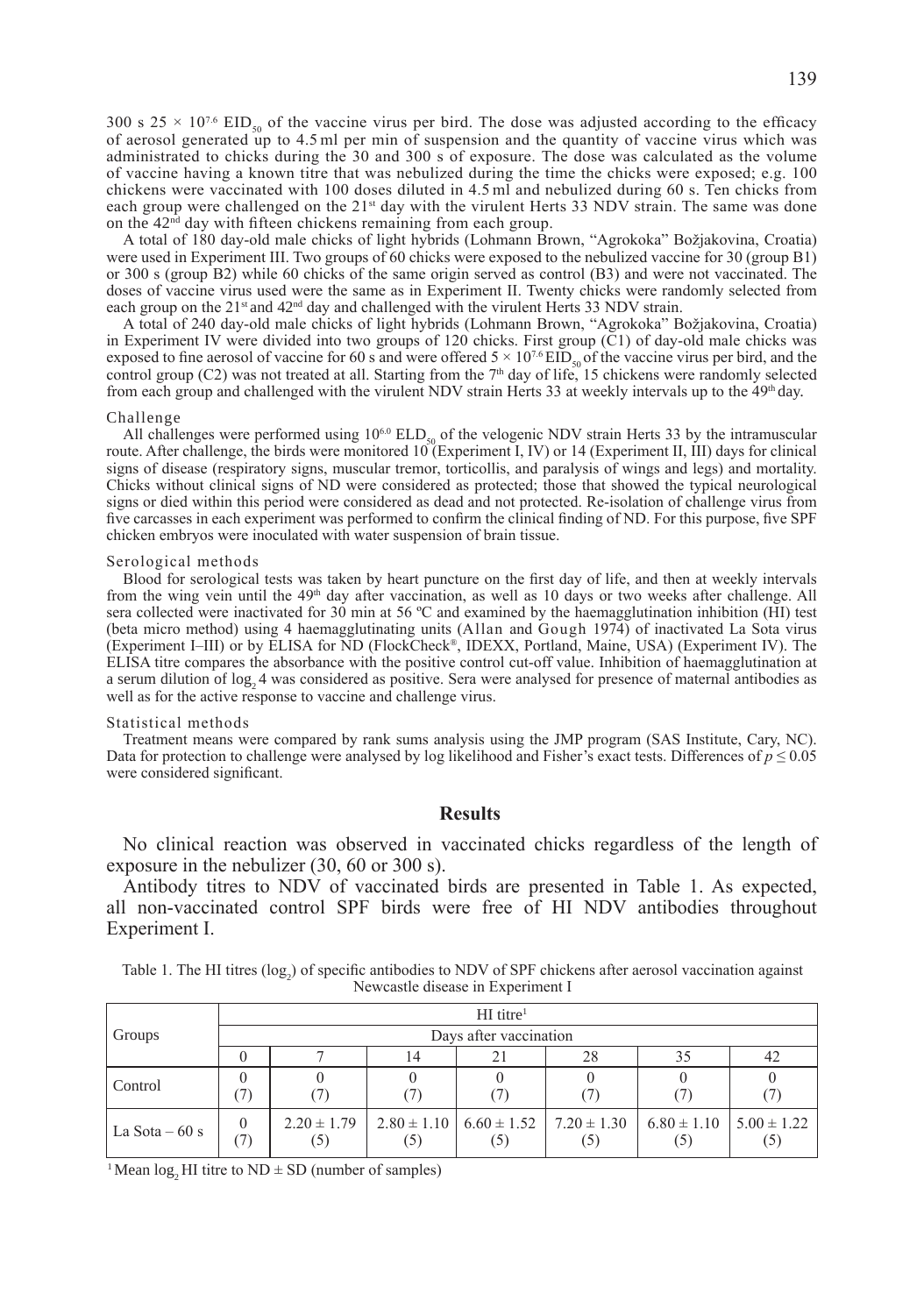Results of HI titres of Experiment II and III are presented in Table 2. HI antibodies to NDV after decreasing until the 7<sup>th</sup> day (1.7 to 2.1) (Experiment II) started to increase up to the 49<sup>th</sup> day in the range from 2.6 to 4.67 in group A1 and from 3.29 to 4.62 in group A2. Maternal antibodies declined on day 7 and could not be detected thereafter. Significant difference in the HI titre between vaccinated (A1, A2) groups and unvaccinated controls appeared on day  $14<sup>th</sup>$  and lasted up to the  $21<sup>st</sup>$  day after vaccination. On day 28 after vaccination, group A2 exposed to the vaccine for 300 s had a significantly higher titre than A1 group. After the  $42<sup>nd</sup>$  day up to the end of the trial the differences were not significant. Unvaccinated chickens (A3 group) were free of HI antibodies to NDV on the  $14<sup>th</sup>$  day of age.

| Exper.       |                | $HI$ titre <sup>1</sup> |                  |              |                     |                       |                     |                |                     |  |  |
|--------------|----------------|-------------------------|------------------|--------------|---------------------|-----------------------|---------------------|----------------|---------------------|--|--|
| number       | Groups         | Days after vaccination  |                  |              |                     |                       |                     |                |                     |  |  |
|              |                | $\theta$                | $\overline{7}$   | 14           | 21                  | 28                    | 35                  | 42             | 49                  |  |  |
|              |                | $3.50^{A,a}$            | $2.10^{B,b}$     | $3.40^{A,a}$ | 3.92A,a             | $3.15^{B,a}$          | $2.60^{A,b}$        | $3.60^{A,a}$   | 4.67 <sup>A,c</sup> |  |  |
|              | $A1-30$ sec    | ± 1.16                  | ± 0.74           | ±1.07        | ± 0.86              | $\pm 0.90$            | $\pm 1.06$          | $\pm 1.06$     | ± 1.40              |  |  |
|              |                | (14)                    | (10)             | (10)         | (13)                | (13)                  | (15)                | (15)           | (15)                |  |  |
|              |                | $3.50^{A,a}$            | $2.00^{B,b}$     | $3.50^{A,a}$ | $4.20^{A,c}$        | $4.62$ <sup>A,c</sup> | 3.67 <sup>B,a</sup> | $3.29^{A,a}$   | $4.13^{A,c}$        |  |  |
| $\mathbb{I}$ | $A2 - 300$ sec | ± 1.16                  | ± 0.94           | $\pm 0.53$   | $\pm 1.01$          | ± 1.33                | ± 0.82              | $\pm 0.91$     | $\pm 0.92$          |  |  |
|              |                | (14)                    | (10)             | (10)         | (15)                | (13)                  | (15)                | (14)           | (15)                |  |  |
|              | A3-Control     | $3.50^{A,a}$            | $1.70^{B,b}$     |              |                     |                       |                     |                |                     |  |  |
|              |                | ± 1.16                  | $\pm 0.82$       | $($ B,c      | $($ <sup>B,c</sup>  | 0 <sup>C,c</sup>      | 0 <sup>C,c</sup>    | $($ B,c        | $0^{B,c}$           |  |  |
|              |                | (14)                    | (10)             | (10)         | (14)                | (14)                  | (15)                | (14)           | (12)                |  |  |
|              | $B1-30$ sec    | $5.00^{A,a}$            | $4.55^{A,B,a,b}$ | $4.85^{A,a}$ | $5.11^{A,a}$        | $3.33^{A,c}$          | $4.15^{A,b,c}$      | $3.60^{A,b,d}$ | $2.40^{A,c,d}$      |  |  |
|              |                | ± 1.13                  | $\pm 1.10$       | ± 0.81       | ± 0.76              | ± 1.14                | ± 0.81              | $\pm 0.89$     | ± 0.55              |  |  |
|              |                | (15)                    | (20)             | (20)         | (18)                | (18)                  | (20)                | (5)            | (5)                 |  |  |
|              |                | $5.00^{A,a}$            | $5.20^{B,a}$     | $4.85^{A,a}$ | 4.70 <sup>A,a</sup> | $3.20^{A,b}$          | $3.32^{B,b}$        | $3.20^{A,b}$   | $2.4^{A,b}$         |  |  |
| III          | $B2-300$ sec   | ± 1.13                  | ± 0.95           | $\pm 0.67$   | ±1.08               | ± 1.24                | $\pm 0.89$          | ± 0.79         | ± 0.70              |  |  |
|              |                | (15)                    | (20)             | (20)         | (20)                | (20)                  | (19)                | (10)           | (10)                |  |  |
|              |                | $5.00^{A,a}$            | $4.65^{A,a}$     | $3.79^{B,b}$ | $3.15^{B,c}$        | $1.20^{B,d}$          | 1.85c.e             | $1.60^{B,e}$   | $0.95^{B,d}$        |  |  |
|              | B3-Control     | ± 1.13                  | ± 1.35           | ± 0.70       | ± 0.59              | $\pm 0.41$            | ± 0.81              | $\pm 0.68$     | ± 0.51              |  |  |
|              |                | (15)                    | (20)             | (14)         | (20)                | (20)                  | (20)                | (20)           | (20)                |  |  |

Table 2. The HI titres  $(\log_2)$  of specific antibodies to NDV of commercial broilers (Hybro) in Experiment II male chickens of light hybrids in Experiment III after aerosol vaccination against Newcastle disease

<sup>1</sup> Mean  $log^2$  HI titre to ND  $\pm$  SD (number of samples)

<sup>a,b,c</sup> Means in each row with a different lower alphabetic superscript are different at  $p \le 0.05$ 

A,B,C Means in each column with a different upper case alphabetic superscript are different at  $p \le 0.05$ 

Maternal HI antibody titres in chicks of light hybrids  $(5.0 \log_2)($  Experiment III) declined steadily and were no longer at a protective level on day 28. Both vaccinated groups of chicks had similar HI titres up to the  $21^{st}$  day, reaching values of 5.11 and 4.70 log<sub>2</sub>, and titres declined to 3.60 and 3.20  $log_2$  respectively, but were still protective.

Results of serological examination of vaccinated and unvaccinated groups in Experiment IV are presented in Table 3. There were no significant differences in titres among groups until 28 days when they began to rise in the vaccinated group, reaching the highest titre on the  $35<sup>th</sup>$  day. Titres in the control groups continued to decline reaching negligible levels on the  $21<sup>st</sup>$  day but a slight increase was detected from day 35 to 49.

Serological response and survival of chickens following challenge with Herts 33 All SPF birds in the challenged control group displayed conjunctivitis and severe depression from day 2–4 post challenge and 100% mortality was observed 5 days p.c. (Table 4). Contrary to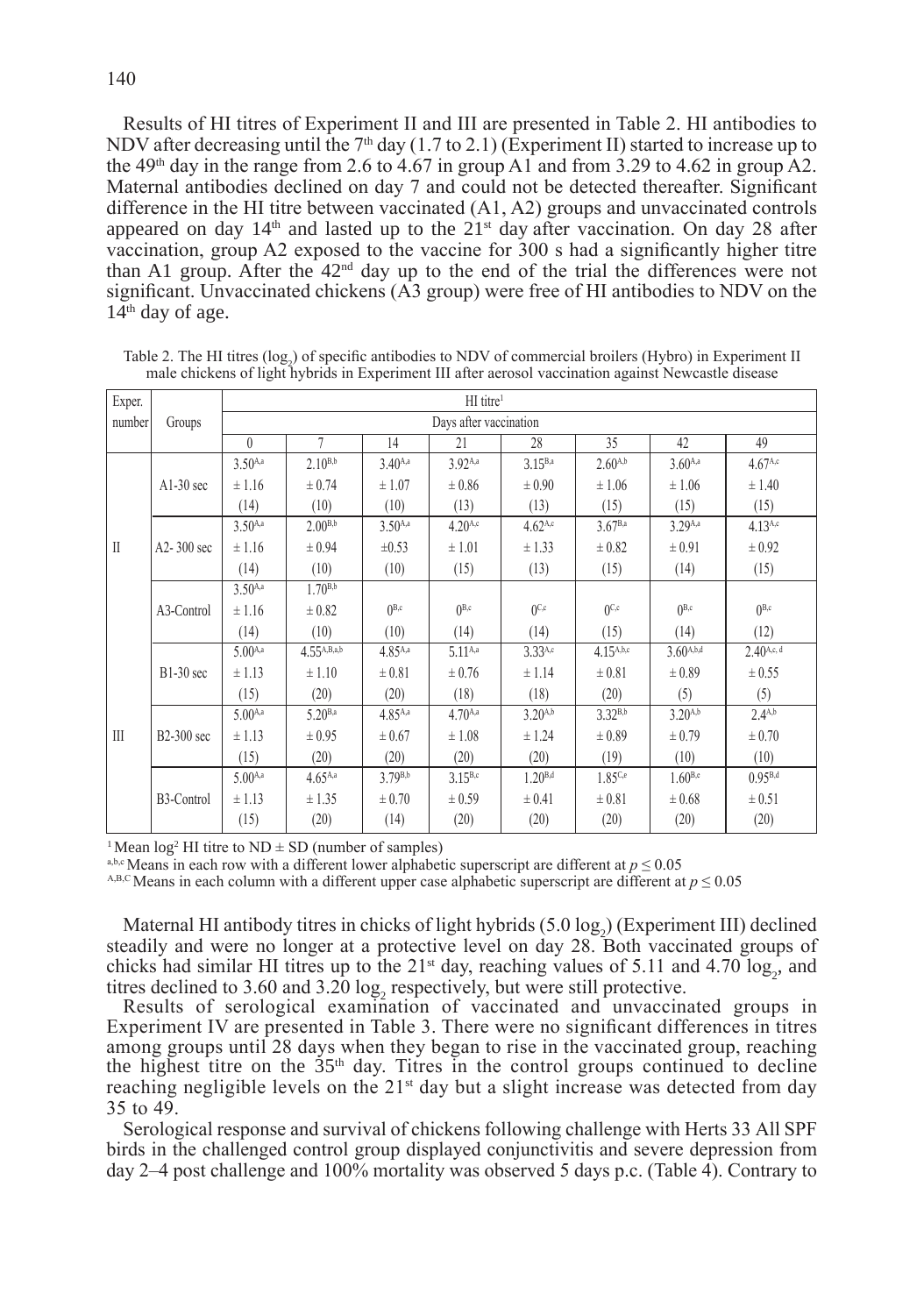|                         | $ELLSA$ titre <sup>1</sup> |                     |             |                    |                  |                  |                   |              |  |  |  |
|-------------------------|----------------------------|---------------------|-------------|--------------------|------------------|------------------|-------------------|--------------|--|--|--|
| Groups                  | Days after vaccination     |                     |             |                    |                  |                  |                   |              |  |  |  |
|                         |                            |                     | 14          | 21                 | 28               | 35               | 42                | 49           |  |  |  |
|                         | $3151^{A,a}$               | 3896 <sup>A,a</sup> | $836^{A,b}$ | 307 <sup>A,c</sup> | $1480^{A,b}$     | 3328A,a          | $1857^{B,b}$      | $1545^{A,b}$ |  |  |  |
| $C1-60s$                | ± 2033                     | ± 3336              | ± 523       | $\pm 263$          | ± 1442           | ± 2376           | ± 1485            | ± 1276       |  |  |  |
|                         | (20)                       | (10)                | (20)        | (20)               | (20)             | (20)             | (17)              | (15)         |  |  |  |
|                         | $3151^{A,a}$               | $1380^{B,b}$        | 569A,c      | $72^{D,d}$         | 1 <sub>C,e</sub> | $0^{\text{C,e}}$ | 27 <sup>C,f</sup> | 195B,g       |  |  |  |
| C <sub>2</sub> -control | ± 2033                     | ± 1530              | ± 475       | ± 58               | $\pm 2$          | $\pm 0$          | ± 29              | ± 139        |  |  |  |
|                         | (20)                       | (10)                | (18)        | (19)               | (19)             | (17)             | (15)              | (15)         |  |  |  |

Table 3. ELISA<sup>1</sup> ND titres of male chickens of light hybrids after aerosol vaccination for ND in Experiment IV

<sup>1</sup> Mean ELISA titre to  $ND \pm SD$  (number of samples)

A,B,C,D Means in each column with a different upper case alphabetic superscript are different at  $p \le 0.05$ a,b,c,d,e,f,g Means in each row with a different lower case alphabetic superscript are different at *p* ≤ 0.05

Table 4. Serological response and survival of SPF chickens 10 days after challenge with Herts 33 virus in Experiment I

|                  | Group                   |                        |          |           |  |  |  |  |
|------------------|-------------------------|------------------------|----------|-----------|--|--|--|--|
| Day of challenge |                         | La Sota-60 s           | Control  |           |  |  |  |  |
|                  | $HI$ titre <sup>1</sup> | Protected <sup>2</sup> | HI titre | Protected |  |  |  |  |
|                  | $8.67 \pm 0.58$         | 3/5                    | -        | 0/5       |  |  |  |  |
|                  | (S)                     |                        |          |           |  |  |  |  |
| 14               | $7.70 \pm 0.50$         | 5/5                    | -        | 0/5       |  |  |  |  |
|                  | (5)                     |                        |          |           |  |  |  |  |

<sup>1</sup> Mean log<sub>2</sub> HI titre to ND  $\pm$  SD (number of samples) <sup>2</sup> No. of birds surviving /No. of birds challenged

that, 60% of vaccinated SPF bird survived challenge on day 7, and 100% survived challenge on day 14.

Vaccination of one-day-old commercial chicks with nebulized La Sota strain provided high (100%) protection against challenge with Herts 33 ND virus. There were no differences between the results of challenge at 21 and 42 days post vaccination (Table 5), and all chickens survived. Similarly, challenge at weekly intervals, from the  $7<sup>th</sup>$  up to the 49<sup>th</sup> day of life day in Experiment IV (Table 6) indicates that  $99\%$  of the chickens vaccinated by means of nebulization during 60 s were protected. Antibody titres detected after NDV challenge by HI test (Experiment I–III) or ELISA test (Experiment IV) in all experiments significantly increased (Tables 4, 6). Challenge virus was re-isolated from each of 5 carcases in all experiments.

## **Discussion**

No clinical reaction was recorded to the La Sota vaccine regardless of the duration of exposure (30, 60 or 300 s).

Results of challenge experiments have demonstrated that vaccination of newly hatched chicks with homogenous aerosol of fine particles of La Sota vaccine is a safe and effective way of inducing long-lasting specific resistance to Herts 33 strain of ND virus. It is developed at least 7 days (Tables 4, 6) after vaccination and lasts for at least 49 days. Maternal NDV antibodies did not interfere with vaccine immunity due to the cellular immunity developed that was confirmed by challenge infection (Al-Garib et al. 2003). Little or no maternal antibody titres were observed for control birds on days 21 and 28 (Table 2), but some protection from challenge and high post-challenge antibody titres indicates a secondary response.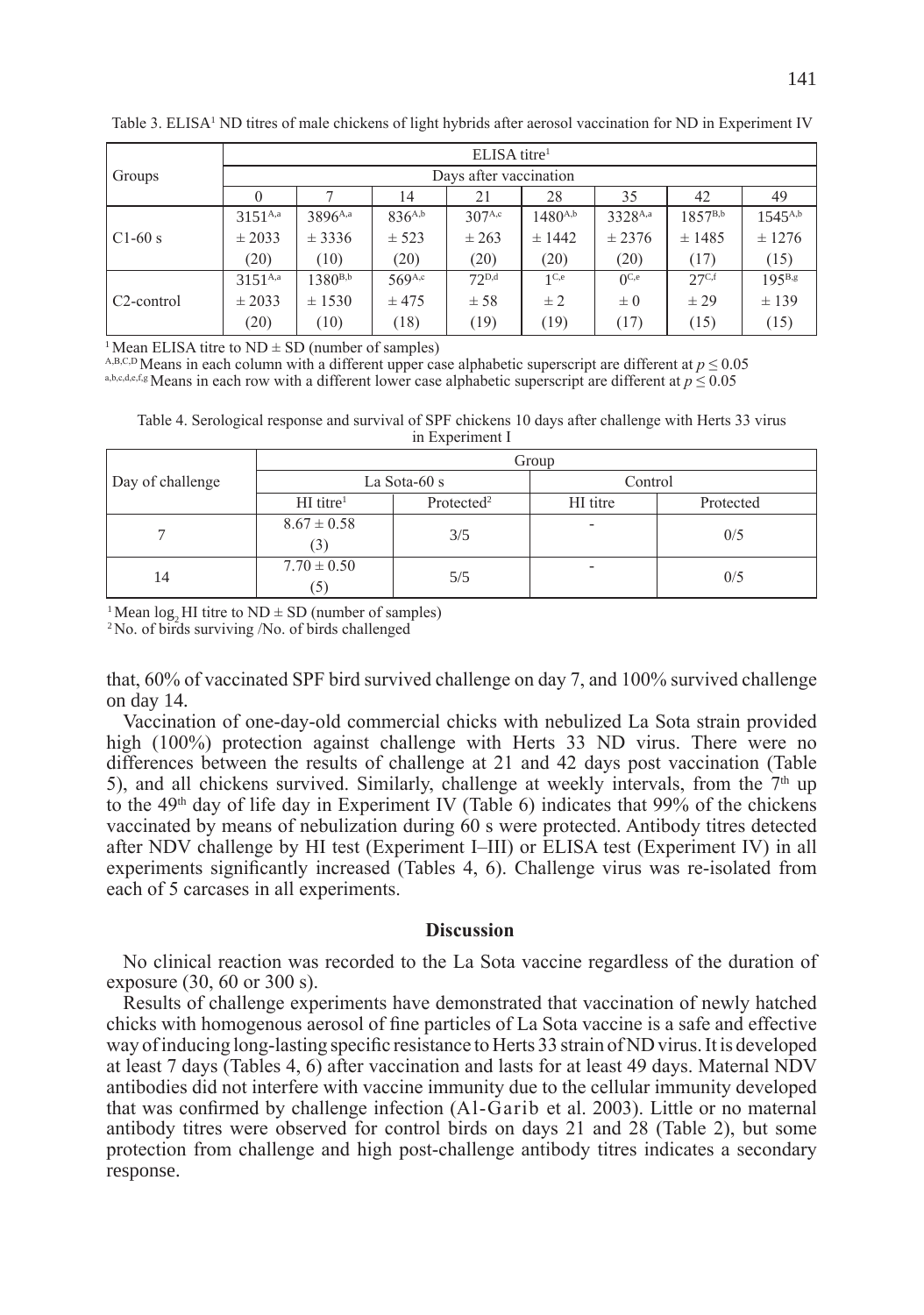|           | Experiment II           |                        |                  |           |                 |           |  |  |  |  |
|-----------|-------------------------|------------------------|------------------|-----------|-----------------|-----------|--|--|--|--|
| Day of    | <b>GROUP</b>            |                        |                  |           |                 |           |  |  |  |  |
| challenge | A $1-30s$               |                        | $A2-300$ s       |           | A3-Control      |           |  |  |  |  |
|           | $HI$ titre <sup>1</sup> | Protected <sup>2</sup> | HI titre         | Protected | HI titre        | Protected |  |  |  |  |
|           | $8.9 \pm 1.27$          |                        | $8.4 \pm 0.70$   |           |                 |           |  |  |  |  |
| 21        | (9)                     | 10/10                  | (10)             | 10/10     |                 | 0/10      |  |  |  |  |
|           | $10.5 \pm 0.74$         |                        | $10.3 \pm 0.74$  |           | $9.33 \pm 1.15$ |           |  |  |  |  |
| 42        | (15)                    | 15/15                  | (15)             | 15/15     | (3)             | 3/15      |  |  |  |  |
|           | Experiment III          |                        |                  |           |                 |           |  |  |  |  |
|           | $B1-30s$                |                        | $B2 - 300 s$     |           | B3-Control      |           |  |  |  |  |
|           | $7.63 \pm 0.92$         |                        | $9.11 \pm 0.78$  |           |                 |           |  |  |  |  |
| 21        | (11)                    | 20/20                  | (9)              | 20/20     |                 | 0/20      |  |  |  |  |
| 42        | $10.00 \pm 1.42$        |                        | $10.70 \pm 1.06$ |           |                 |           |  |  |  |  |
|           | (11)                    | 20/20                  | (10)             | 20/20     | 9               | 1/20      |  |  |  |  |

Table 5. Serological response to NDV Herts 33 and survival of commercial broilers in Experiment II and male chickens of light hybrids in Experiment III 14 days after challenge on day 21 or day 42 of age

<sup>1</sup> Mean log<sub>2</sub> HI titre to ND  $\pm$  SD (number of samples) <sup>2</sup> No. of birds surviving /No. of birds challenged

Table 6. ELISA ND titres and survival of male chickens of light hybrids 10 days after challenge with Herts 33 virus in Experiment IV

|                  | Group                         |                        |                         |           |  |  |  |  |
|------------------|-------------------------------|------------------------|-------------------------|-----------|--|--|--|--|
| Day of challenge |                               | $C1-60s$               | C <sub>2</sub> -Control |           |  |  |  |  |
|                  | $ELSA ND$ titres <sup>1</sup> | Protected <sup>2</sup> | ELISA ND titres         | Protected |  |  |  |  |
| 7                | $4500 \pm 2336$               |                        | $2656 \pm 3829$         |           |  |  |  |  |
|                  | (10)                          | 15/15                  | (20)                    | 12/15     |  |  |  |  |
| 14               | $16607 \pm 6932$              |                        | $11906 \pm 4785$        |           |  |  |  |  |
|                  | (10)                          | 14/15                  | (20)                    | 14/15     |  |  |  |  |
| 21               | $27843 \pm 8492$              |                        | $1848 \pm 7167$         |           |  |  |  |  |
|                  | (10)                          | 15/15                  | (15)                    | 10/15     |  |  |  |  |
| 28               | $30014 \pm 2898$              |                        | $14483 \pm 7551$        |           |  |  |  |  |
|                  | (10)                          | 15/15                  | (8)                     | 7/15      |  |  |  |  |
| 35               | $20638 \pm 5573$              |                        | $14665 \pm 6633$        |           |  |  |  |  |
|                  | (10)                          | 15/15                  | (3)                     | 3/15      |  |  |  |  |
| 42               | $25221 \pm 3340$              |                        | $22079 \pm 899$         | 2/10      |  |  |  |  |
|                  | (10)                          | 15/15                  | (2)                     |           |  |  |  |  |
| 49               | $nd^3$                        | 15/15                  | $nd^3$                  | 2/15      |  |  |  |  |

<sup>1</sup> Mean ELISA titre to  $ND \pm SD$  (number of samples)

<sup>2</sup>No. of birds surviving /No. of birds challenged

3 not done

Early and effective response to the La Sota vaccine could be addressed to the extremely high amount of the vaccine virus entering deeper, probably into the whole respiratory system, compared to conventional spray vaccination, when the aerosol particles are blocked in the upper part of it (Hayter and Besch 1974; Mazija et al*.* 2001; Villegas and Kleven 1976). Thus, specific resistance to the Herts 33 NDV strain achieved early after vaccination is rather a result of cell-mediated immunity than specific antibody formation (Al-Garib et al. 2003).

Aerosols of La Sota vaccines used heretofore have caused severe vaccine reactions and for this reason have usually been limited to booster vaccinations. The aerosol vaccination described did not cause vaccine reactions, presumably because of the homogenous particle sizes that easily penetrate deep into the respiratory system, and because of paucity of macrophages in the respiratory system of chickens (Toth 2000).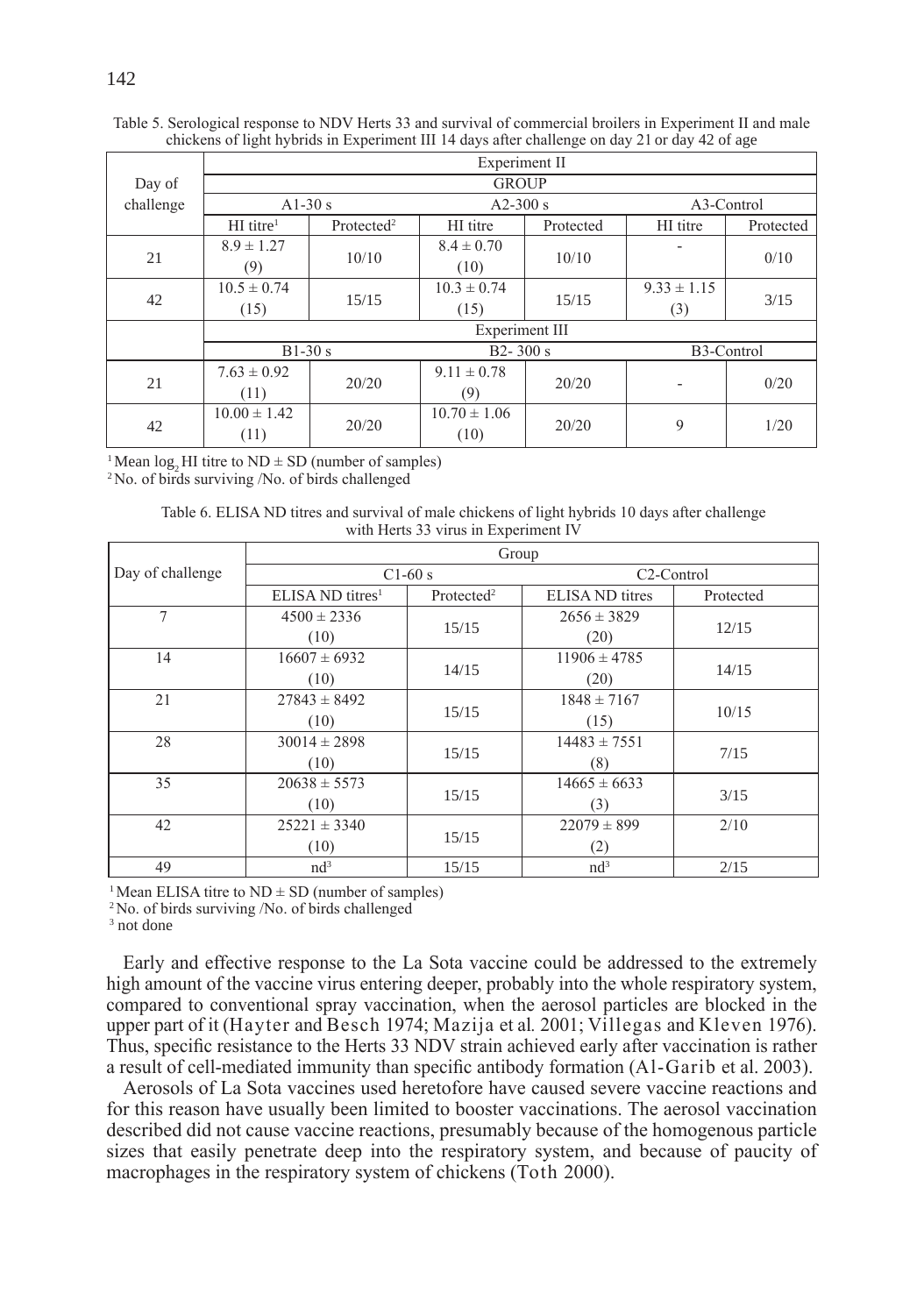Since the nebulizer is constructed with a closed chamber, the size of particle produced remains constant in a high humidity atmosphere and the particles do not desiccate as is the case with all other aerosol devices (Gough and Allan 1973, 1976). Therefore, the efficacy of nebulization can be further explained by the uniform particle size and the use of distilled water as a vaccine diluent (Gough and Allan 1973). The presence of relatively high (Table 2) levels of maternal antibodies in chickens of light hybrids did not influence the specific response to the given vaccine. Vaccinated chicks resisted challenge infection already on day 7 of life (Table 4, 6) and remained resistant at least up to day 49 (Table 6) which is indicated by the still protective level of specific HI antibodies (Allan et al. 1978). The paucity of free-residing macrophages in the respiratory system of birds (Toth and Siegel 1986) could offer another explanation of the high level of immunity developed immediately after vaccination. The multiplication of La Sota virus in the respiratory system starts in all epithelial cells before phagocytic potential of macrophages is significantly increased (Chu and Dietert 1988), and already "occupied" cells with La Sota virus interfere with the homologous challenge virus (Li and Hanson 1989; Mentkevich and Zhdanova 1971) making the vaccinated chickens resistant to field NDV. Local immunity against ND at the site of vaccine (Malkinson and Small 1977) in the case of nebulization comprises the whole respiratory system, thus enabling early development of specific resistance. Fine spray vaccination proved to be safe regardless of the level of maternal antibodies. Fewer vaccinations needed, e.g. only one for broilers, will also decrease the possibility of generating velogenic ND viruses from non-pathogenic strains commonly used in most of the world poultry production (Shengqing at al. 2002). Our results indicate that nebulization of La Sota vaccine could bring about significant improvement in controlling Newcastle disease in most of the developing countries where newly hatched chicks are supplied by small local hatcheries. Consequently, aerosol vaccination using La Sota vaccines may now be a feasible method of primary vaccination.

## **Imunigenita a bezpečnost vakcíny z kmene La Sota Newcastleské choroby aplikované nebulizací kuřatům po vylíhnutí**

Cílem těchto 4 studií prováděných na lehkých a masných hybridech vylíhnutých kuřat pocházejících z SPF (specific-pathogen-free) a komerčních chovů, bylo zhodnotit nový způsob aplikace komerční vakcíny La Sota proti Newcastleské chorobě. Vakcína byla za použití ultrazvuku převedena na formu aerosolu s částicemi o velikosti  $3 - 5 \mu$ m. Kuřata byla vystavená La Sota vakcíně po dobu 30, 60 nebo 300 s v uzavřené komoře zajišťující konstantní velikost částic během nebulizace. Žádná nepříznivá reakce na danou vakcínu nebyla zaznamenána. Postvakcinační protilátky se vytvořily do 7 dnů po vakcinaci a zajišťovaly obranyschopnost proti této chorobě po dobu nejméně 49 dnů, která byla potvrzena čelenžním vystavením viru Newcastleské nemoci - Herts 33. Mateřské protilátky neovlivňovaly vývoj odolnosti. Vzhledem k účinnosti vakcinace lze popisovanou metodu používat jako vhodný způsob prevence onemocnění virem Newcastleské choroby, jak na velkých drůbežích farmách tak u malochovatelů s domácí líhní kuřat.

### **Acknowledgement**

The investigation was partly supported by the Ministry of Science and Technology of the Republic of Croatia, Grants No. 053-053-1863-1858 and No. 053-053-1863-1857.

Stanislav Čajavec deceased, October 9, 2008.

#### **References**

Al-Garib SO, Gielkens ALJ, Gruys E, Koch G 2003: Review of Newcastle disease virus with particular references to immunity and vaccination. Worlds Poult Sci J **59**: 185-200